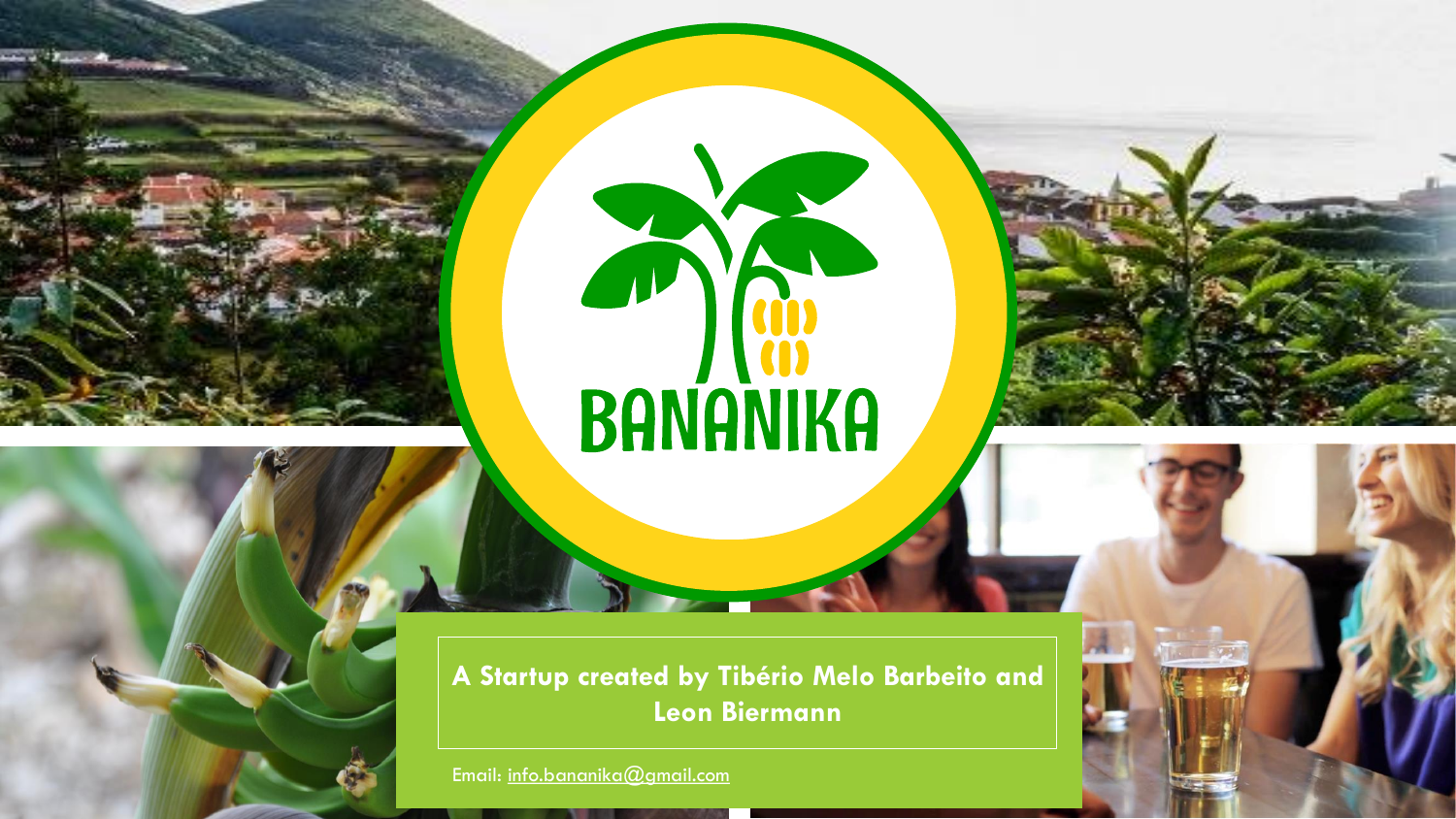

### PROBLEM



**Isolated market**; local banana farmers have no possibility to export fresh bananas



#### **Waste of bananas > 100 t/year**  only on Terceira Island)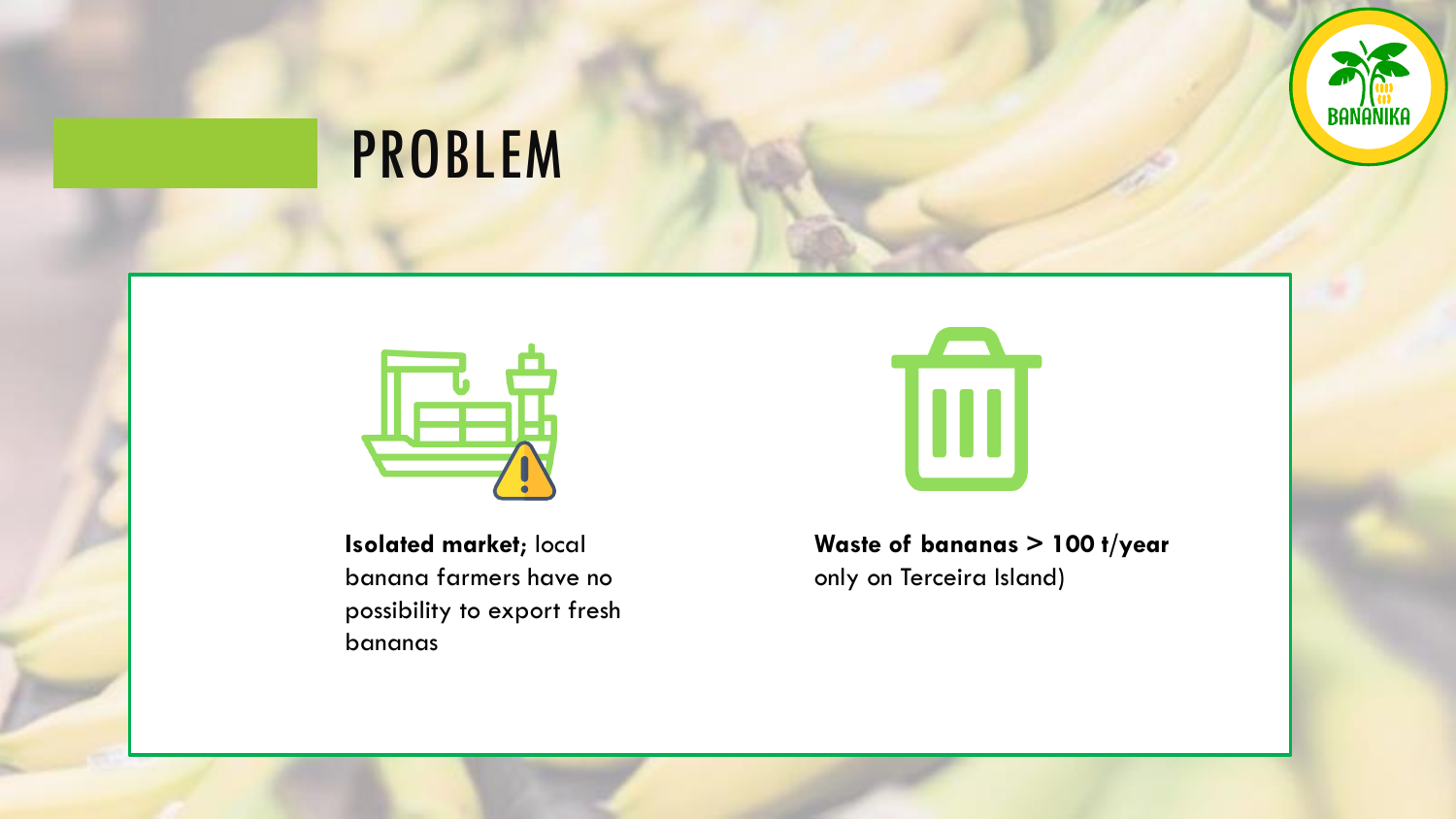# SOLUTION

- Beverage based on the **fermentation of bananas**
- Refreshing drink, gasified, **easy to drink**
- Slightly sweet with a mild fruity banana flavour
- **5-7% alcohol**
- Beverage from the **Azores**







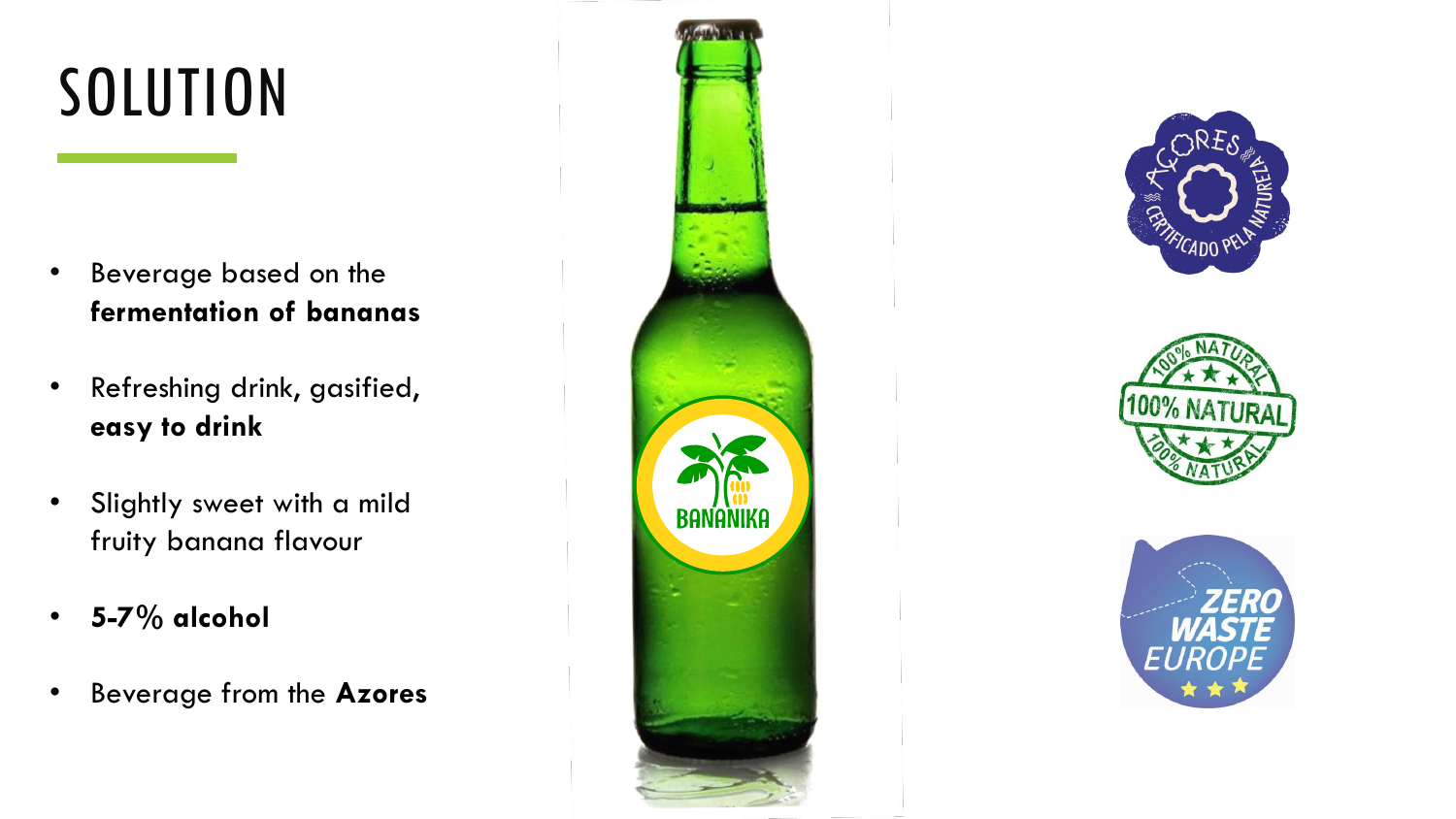

### **OPPORTUNITY**



**Segment of Portuguese Millenials ignored;** light alcohol, sweet and easy to drink



- **13,1 million EUR**
- **4,5 million liters** of cider

(Nielsen 2017)



**Cider consumption** in Portugal **grew 56%**  between 2015-17 → **Top 3 FMCG** (TGI/Marktest 2017)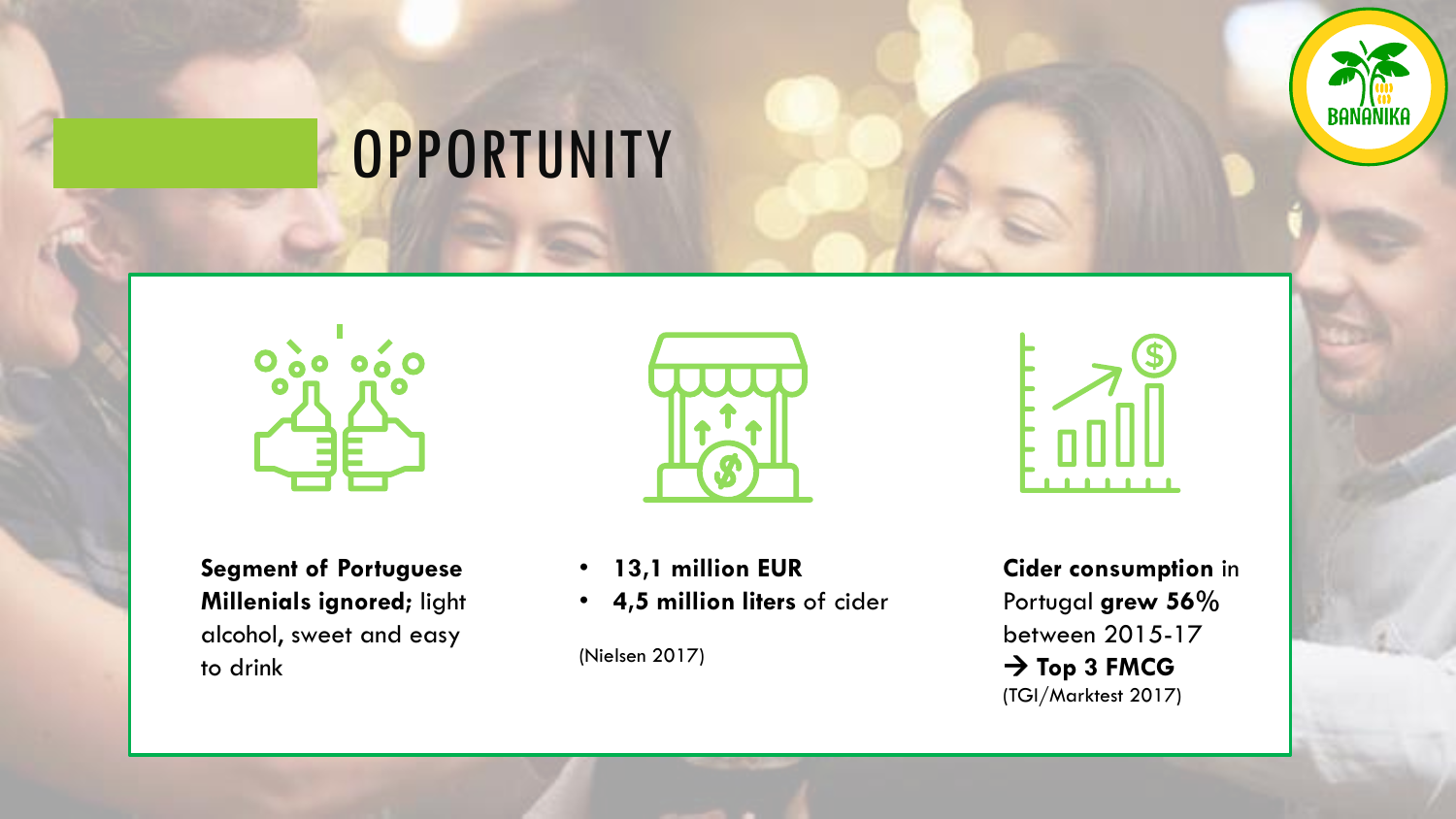### MARKET

- Millennials: **32% of the active population in**  Portugal (Deloitte 2018)
- $\rightarrow$  **In 2020** responsible for 30% of the **value spent** on consumer goods (Nielsen 2017)

#### **3 "Personas":**





#### **Employed females Curious discoverers**



**Conscious consumer**

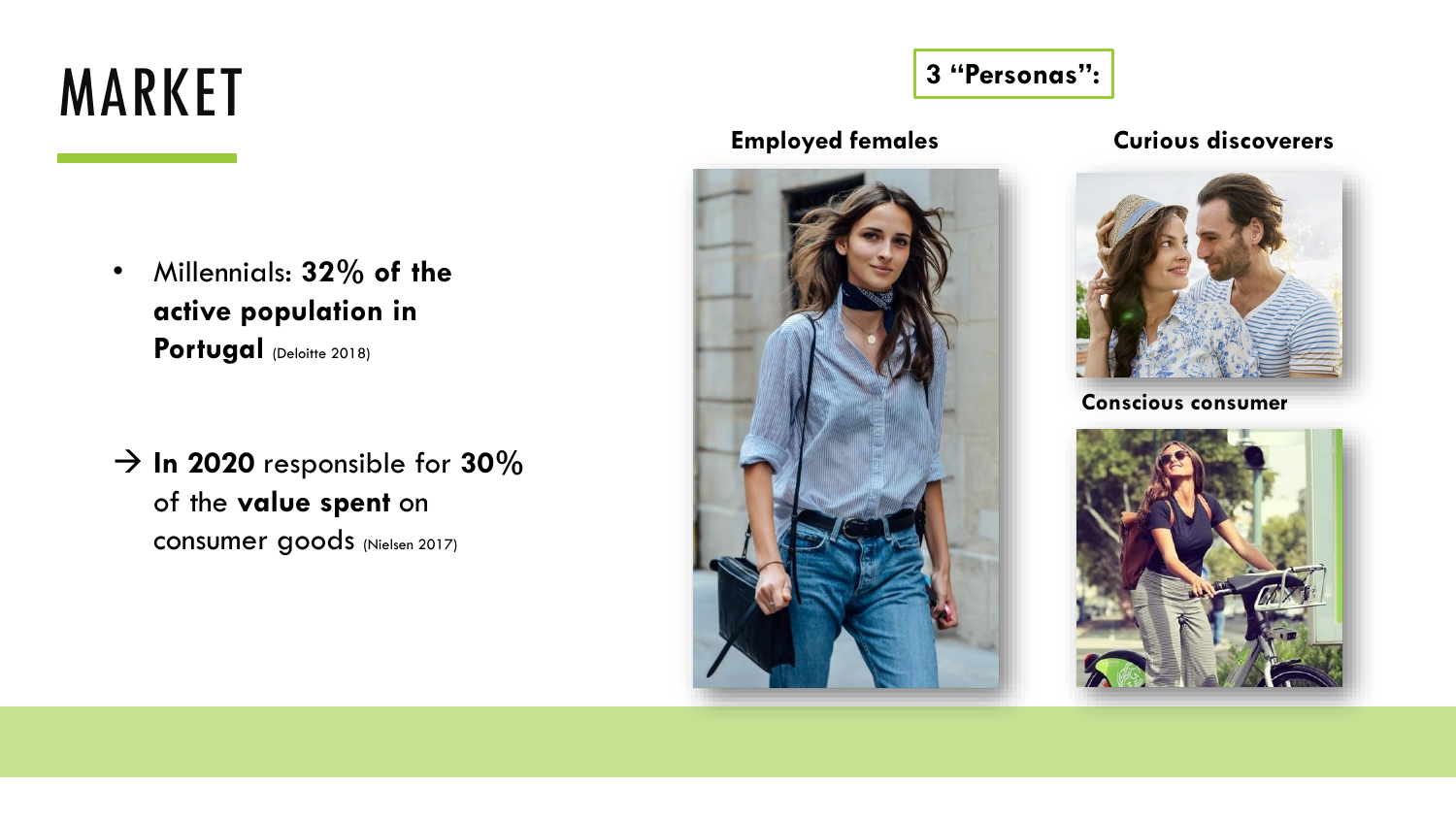## POINT OF DIFFERENCE

- **Innovative** drink that does not exist in the market
- **Sustainable; circular economy**
- **Strong technical partner** (Biermann Technologies GmbH)

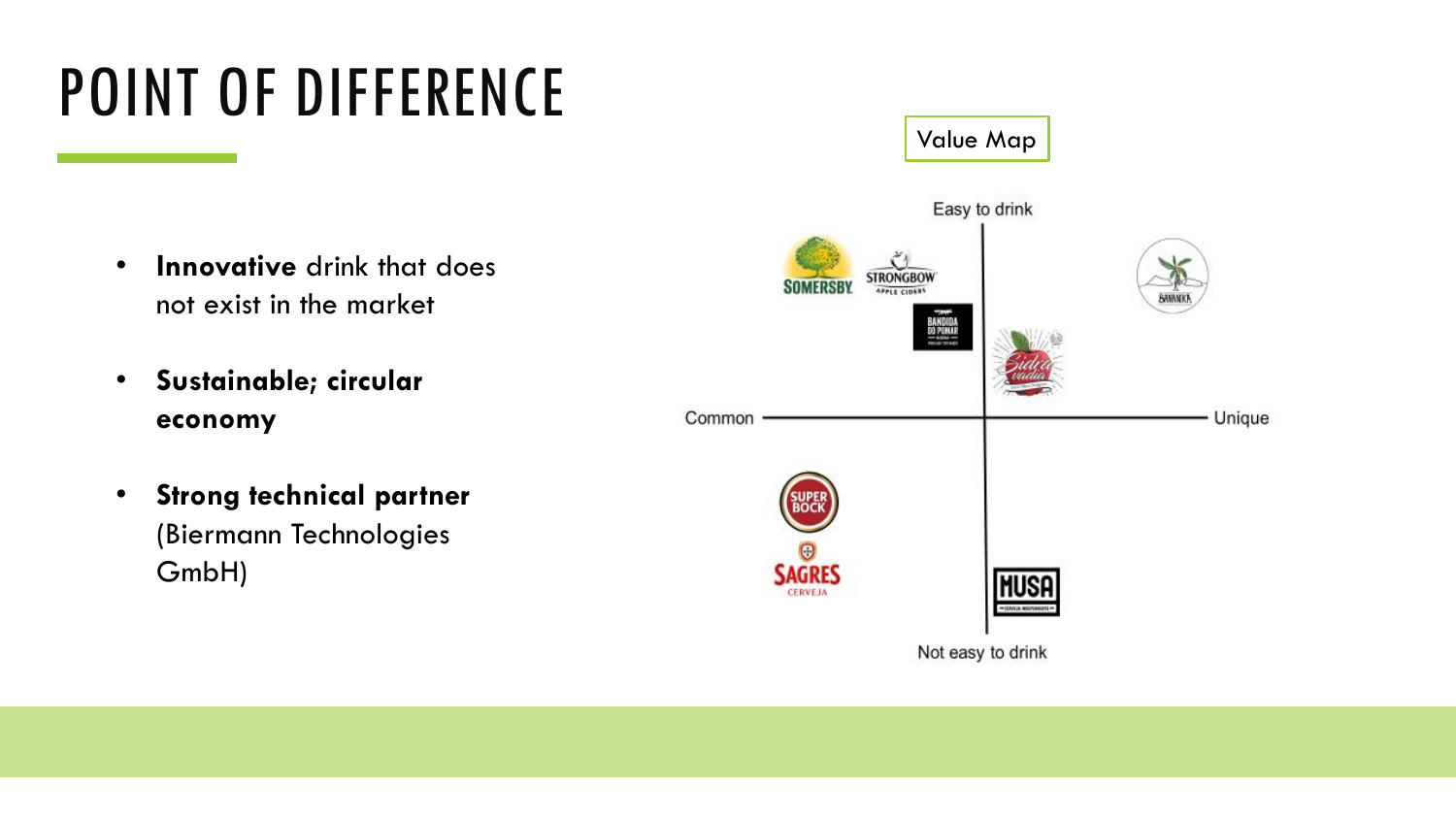### DISTRIBUTION



**On- and off-trade**;  $2,49 \in \mathbb{RP}$  bottle (0,33l) or barrel



**12%** of sales invested in **Marketing** 



Strong presence in **Social Media**



Organizing targeted **events**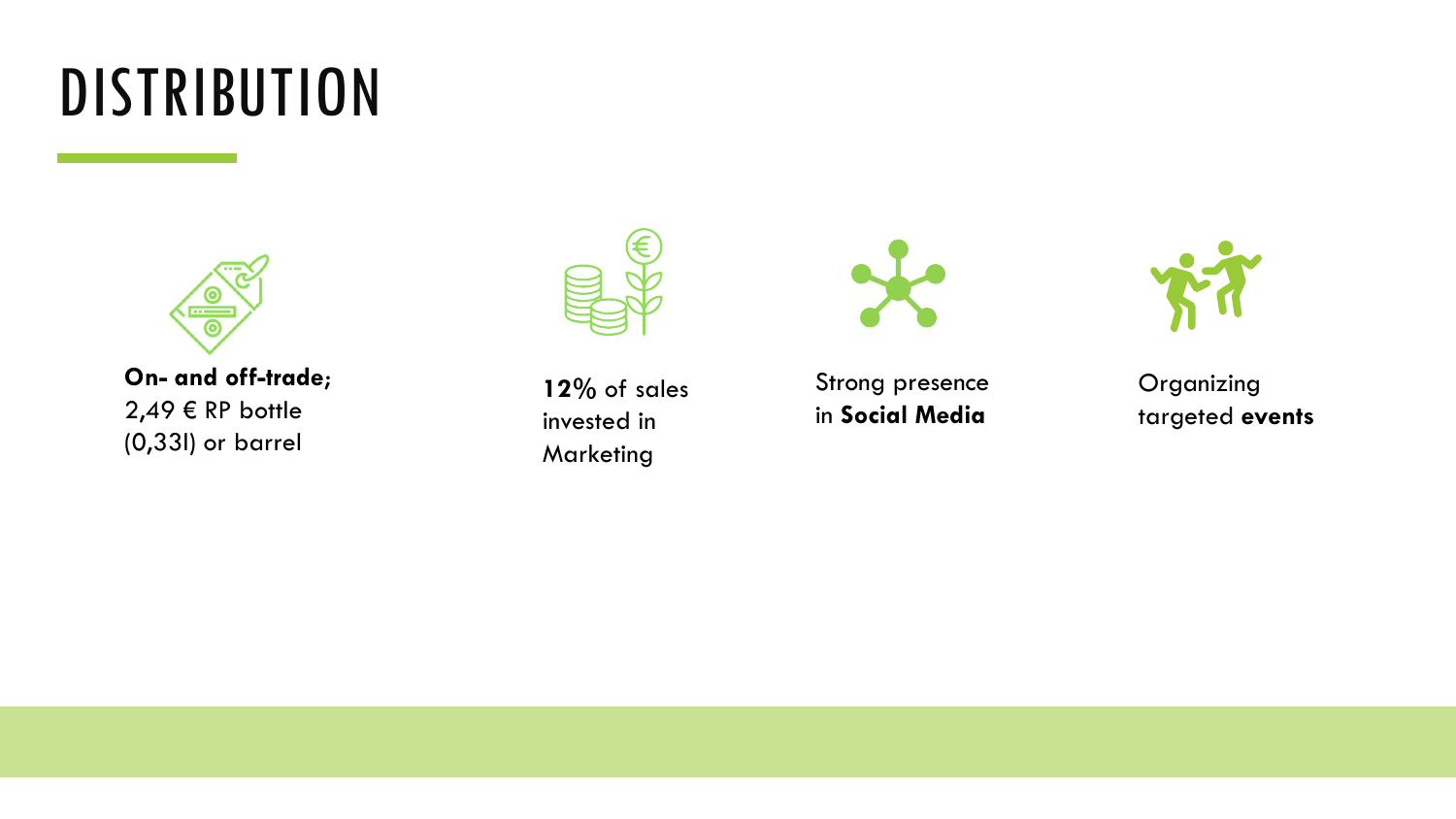### TEAM / PARTNERSHIPS

#### **Tiberio Barbeito Leon Biermann** Parcerias:



- Strong entrepreneurial spirit
- Sales technician/Farmer
- Quinta dos Cedros (2012)

#### **Leon Biermann**



- Strong relation to agriculture
- Masterstudent in Business (UCP)
- $\rightarrow$  Thesis: Bananika
- Câmara de Comércio Luso-Alemã (CCILA)

#### **BIERMANN** Technologies

Strong technological partner

**BANANI** 

- Leading in branch
- 30 years of experience



**BUILDING** THE INNOVATION ECOSYSTEM

- Winner "Ready to Start Angra"
- Innovation platform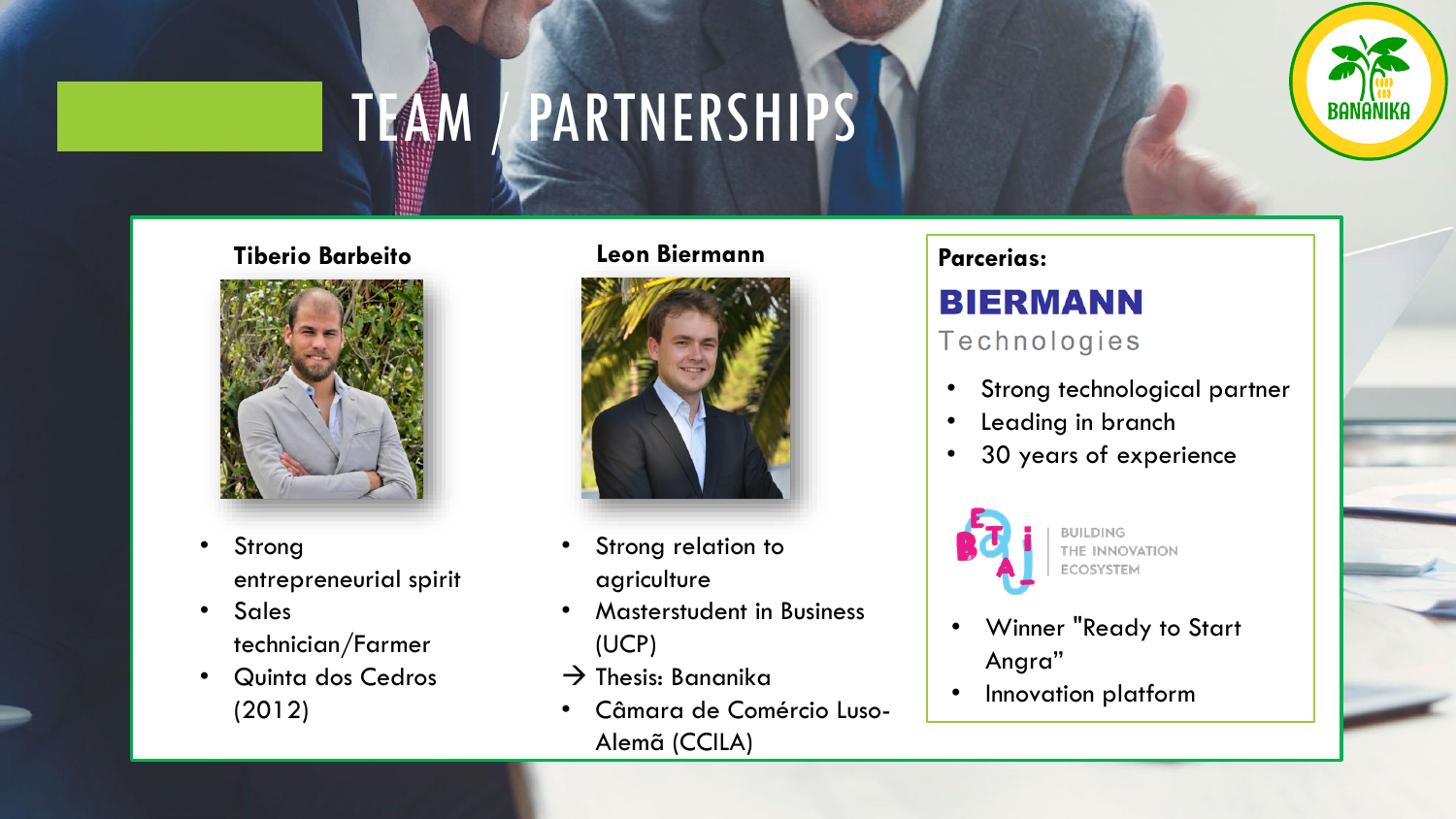











Two years of development of a **Prototype**

**Registered brand** on national level

**Licenced factory** HACCP/NCV

**Technical planing** done